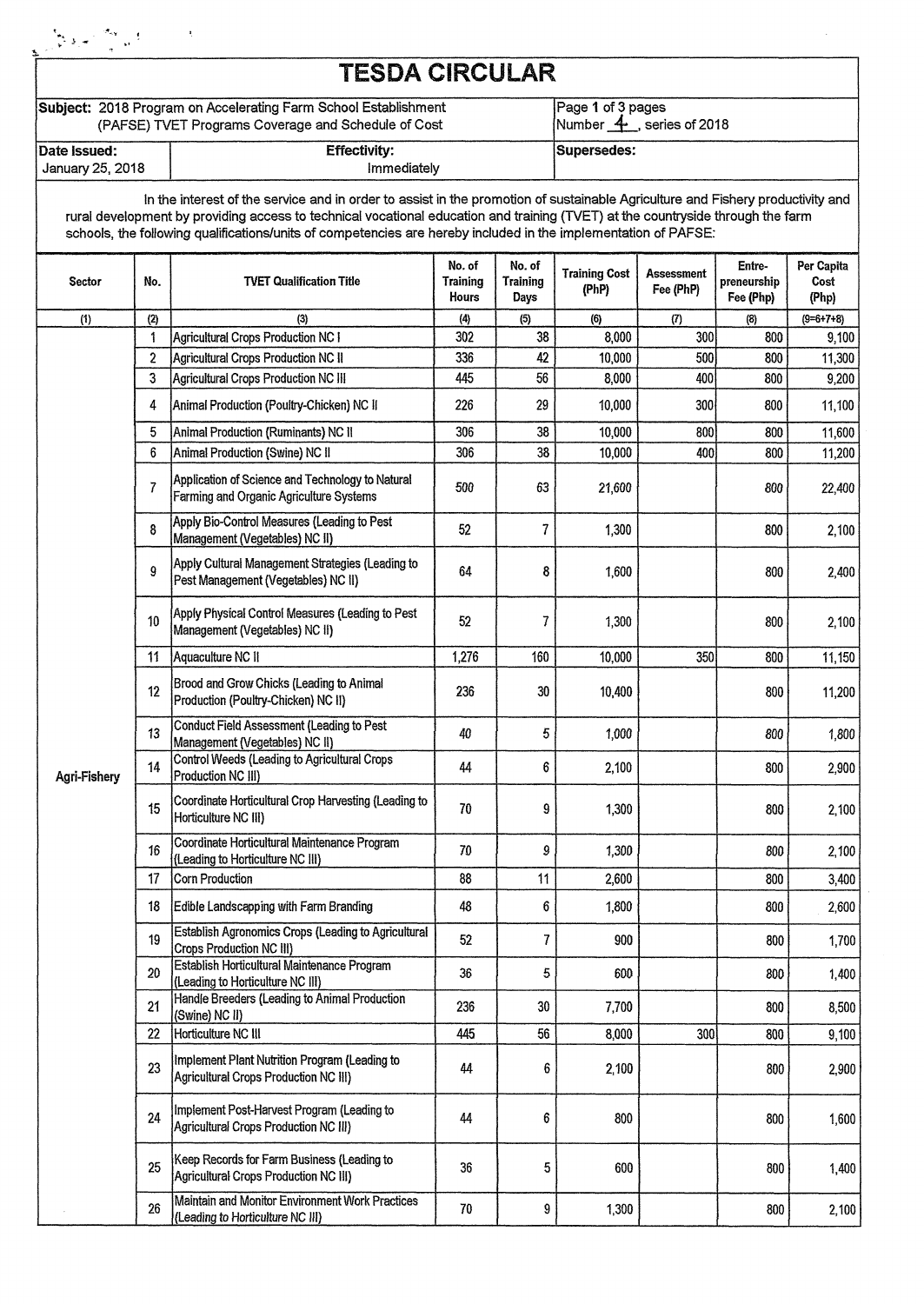|                                                                                                                        |     | <b>TESDA CIRCULAR</b>                                                                                                            |                                    |                                   |                                               |                                |                                    |                             |  |
|------------------------------------------------------------------------------------------------------------------------|-----|----------------------------------------------------------------------------------------------------------------------------------|------------------------------------|-----------------------------------|-----------------------------------------------|--------------------------------|------------------------------------|-----------------------------|--|
| Subject: 2018 Program on Accelerating Farm School Establishment<br>(PAFSE) TVET Programs Coverage and Schedule of Cost |     |                                                                                                                                  |                                    |                                   | Page 2 of 3 pages<br>Number 4. series of 2018 |                                |                                    |                             |  |
| <b>Effectivity:</b><br>Date Issued:<br>Immediately<br>January 25, 2018                                                 |     |                                                                                                                                  |                                    | <b>Supersedes:</b>                |                                               |                                |                                    |                             |  |
| <b>Sector</b>                                                                                                          | No. | <b>TVET Qualification Title</b>                                                                                                  | No, of<br><b>Training</b><br>Hours | No. of<br><b>Training</b><br>Days | <b>Training Cost</b><br>(PhP)                 | <b>Assessment</b><br>Fee (PhP) | Entre-<br>preneurship<br>Fee (Php) | Per Capita<br>Cost<br>(Php) |  |
| (1)                                                                                                                    | (2) | (3)                                                                                                                              | $(4)$                              | (5)                               | (6)                                           | $\left( 7\right)$              | (8)                                | $(9=6+7+8)$                 |  |
|                                                                                                                        | 27  | Maintain Houseing, Farm Implements and<br>Sorrounding Area (Leading to Animal Production<br>(Ruminants) NC II)                   | 42                                 | 5                                 | 1,400                                         |                                | 800                                | 2,200                       |  |
|                                                                                                                        | 28  | Maintain Poultry house (Leading to Animal<br>Production (Poultry-Chicken) NC II)                                                 | 70                                 | 9                                 | 2,100                                         |                                | 800                                | 2,900                       |  |
|                                                                                                                        | 29  | Mechanized Farming for Multi Corp Production                                                                                     | 104                                | 13                                | 2,900                                         |                                | 800                                | 3,700                       |  |
|                                                                                                                        | 30  | Monitor results of Pest Management Activities and<br>Provide Feedback (Leading to Pest Management<br>(Vegetables) NC II)         | 52                                 | 7                                 | 1,300                                         |                                | 800                                | 2,100                       |  |
|                                                                                                                        | 31  | Mushroom Production and Processing                                                                                               | 32                                 | 4                                 | 1,000                                         |                                | 800                                | 1,800                       |  |
|                                                                                                                        | 32  | Oil Palm Production                                                                                                              | 128                                | 16                                | 3,800                                         |                                | 800                                | 4,600                       |  |
|                                                                                                                        | 33  | Organic Agriculture Production NC II                                                                                             | 232                                | 29                                | 10,000                                        | 500                            | 800                                | 11,300                      |  |
|                                                                                                                        | 34  | Organic Arabica Coffee Production                                                                                                | 232                                | 29                                | 6,900                                         |                                | 800                                | 7,700                       |  |
|                                                                                                                        | 35  | Organic Rice Production                                                                                                          | 96                                 | 12                                | 2,900                                         |                                | 800                                | 3,700                       |  |
|                                                                                                                        | 36  | Oyster Mushroom Production with Farm Branding                                                                                    | 48                                 | 6                                 | 1,400                                         |                                | 800                                | 2,200                       |  |
|                                                                                                                        | 37  | Perform Breeding of Ruminants (Leading to Animal<br>Production (Ruminants) NC II)                                                | 62                                 | 8                                 | 2,000                                         |                                | 800                                | 2,800                       |  |
|                                                                                                                        | 38  | Perform pre-lay and lay activities (Leading to Animal<br>Production (Poultry-Chicken) NC II)                                     | 70                                 | 9                                 | 2,100                                         |                                | 800                                | 2,900                       |  |
|                                                                                                                        | 39  | Pest Management (Vegetables) NC II                                                                                               | 312                                | 39                                | 8,000                                         |                                | 800                                | 8,800                       |  |
| Agri-Fishery                                                                                                           | 40  | Plant crops (Leading to Agricultural Crops<br>Production NC II)                                                                  | 52                                 | 7                                 | 2,100                                         |                                | 800                                | 2,900                       |  |
|                                                                                                                        | 41  | Prepare Land for Agricultural Crop Production<br>(Leading to Agricultural Crop Production NC III)                                | 52                                 | 7                                 | 900                                           |                                | 800                                | 1,700                       |  |
|                                                                                                                        | 42  | Produce Fertilizer (Leading to Organic Agriculture<br>Production NC II)                                                          | 18                                 | $\boldsymbol{2}$                  | 800                                           |                                | 800                                | 1,600                       |  |
|                                                                                                                        | 43  | Produce Organic Concoction and Extracts (Leading<br>to Organic Agriculture Production NC II)                                     | 64                                 | 8                                 | 3,400                                         | 500                            | 800                                | 4,700                       |  |
|                                                                                                                        | 44  | Produce Organic Fertilizer (Leading to Organic<br>Agriculture Production NC II)                                                  | 64                                 | 8                                 | 800                                           |                                | 800                                | 1,600                       |  |
|                                                                                                                        | 45  | Produce Organic Vegetable (Ampalaya)                                                                                             | 96                                 | 12                                | 4,100                                         |                                | 800                                | 4,900                       |  |
|                                                                                                                        | 46  | Produce Organic Vegetable (Leading to Organic<br>Agriculture Production NC II)                                                   | 64                                 | 8                                 | 3,400                                         | 500                            | 800                                | 4,700                       |  |
|                                                                                                                        | 47  | Produce Variuos Concoctions (Leading to Organic<br>Agriculture Production NC II)<br>Provide Forage (Leading to Animal Production | 24                                 | 3                                 | 1,000                                         |                                | 800                                | 1,800                       |  |
|                                                                                                                        | 48  | (Ruminants) NC II)                                                                                                               | 52                                 | 7                                 | 1,700                                         |                                | 800                                | 2,500                       |  |
|                                                                                                                        | 49  | Raise Dairy Animals (Leading to Animal Production<br>(Ruminants) NC II                                                           | 236                                | 30                                | 7,700                                         |                                | 800                                | 8,500                       |  |
|                                                                                                                        | 50  | Raise Meat Type Animals (Leading to Organic<br>Agriculture Production NC II}                                                     | 42                                 | 5                                 | 1,400                                         |                                | 800                                | 2,200                       |  |
|                                                                                                                        | 51  | Raise Organic Chicken (Leading to Organic<br>Agriculture Production NC II)                                                       | 72                                 | 9                                 | 3,400                                         | 500                            | 800                                | 4,700                       |  |
|                                                                                                                        | 52  | Raise Organic Hogs (Leading to Organic Agriculture<br>Production NC II)                                                          | 80                                 | 10                                | 3,400                                         |                                | 800                                | 4,200                       |  |
|                                                                                                                        | 53  | Raise Organic Small Ruminants (Leading to Organic<br>Agriculture Production NC II)                                               | 64                                 | 8                                 | 1,300                                         |                                | 800                                | 2,100                       |  |
|                                                                                                                        | 54  | Rice Machinery Operations NC II                                                                                                  | 232                                | 29                                | 8,000                                         | 500                            | 800                                | 9,300                       |  |